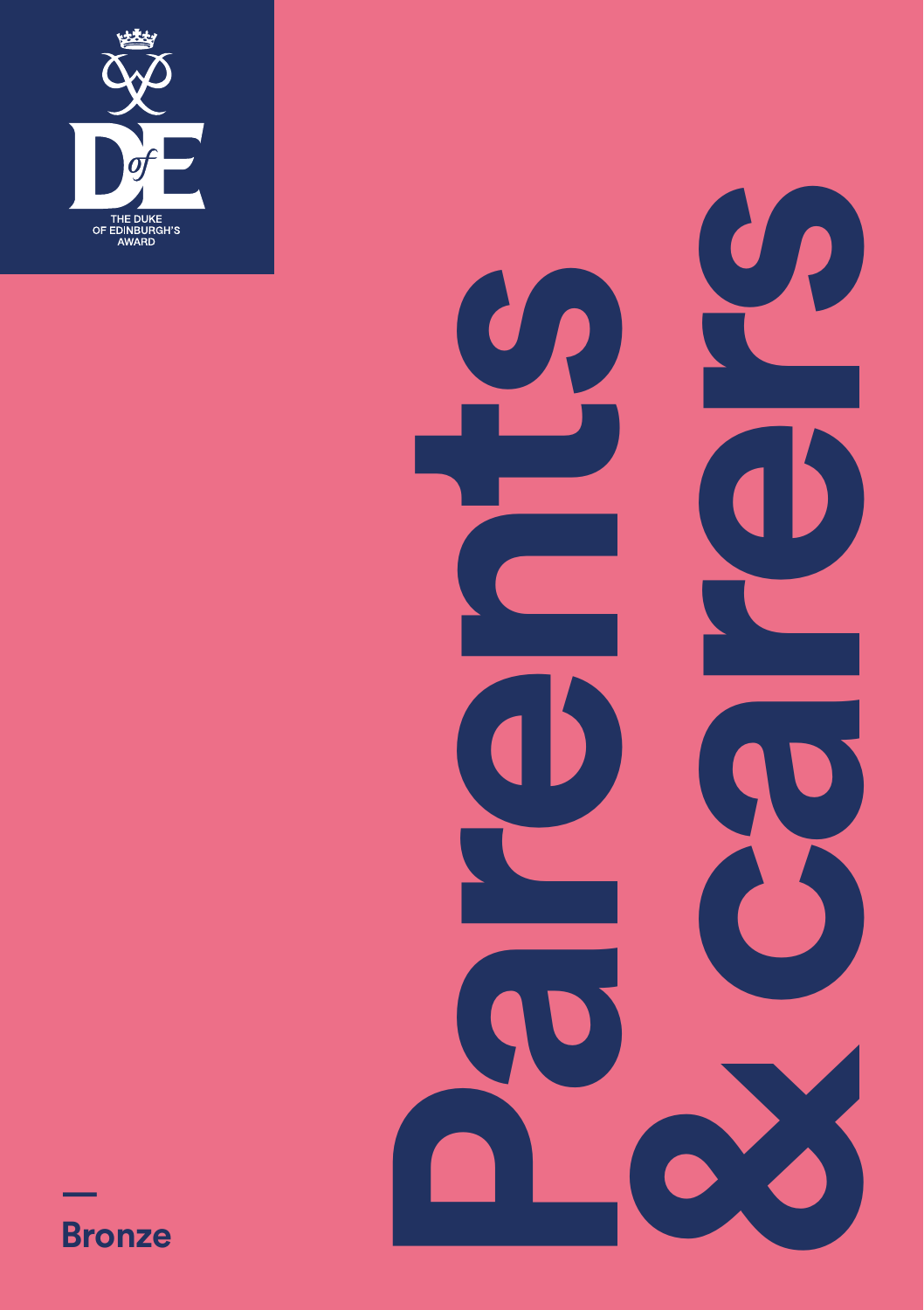## **Welcome**

Your child is embarking on a life-changing adventure – their Bronze DofE. They'll have the chance to help others or the environment, get fitter, learn valuable skills and explore the countryside.

Whatever they choose to do for their DofE, they'll make friends for life, have amazing experiences and enhance their CV and college or university applications.

It's about helping them to be the very best they can be. You play a vital support role in their DofE journey. So, here, you'll find out how the Award levels work, why they are important and what you can do to help your child make the most of this fantastic opportunity.

# $66$

It's easy to fit your DofE in around your schoolwork and other hobbies. It's not difficult. You just have to be organised. I do my homework at lunchtime or at the weekend, so I have enough time to do my DofE."

**Lavine** Bronze Award holder

## **What's involved**

Anyone aged 14 to 24 can take part in three progressive levels of programmes leading to a Bronze, Silver or Gold DofE Award. To achieve their Bronze DofE Award, your child will need to complete their own programme of activities in these four sections:

### **Volunteering**

Supporting individuals or giving back to the community.

### **Physical**

Improving in an area of sport, dance or fitness.

#### **Skills**

Developing practical and social skills and personal interests.

### **Expedition**

Planning, training for and completing an adventurous journey.

Maybe they want to try something new? Or get better at something they already do? Your child's DofE can be whatever they want it to be.

Whether it's gymnastics, DJing or fundraising for a charity, it's a good idea to choose activities they enjoy so they stick at it and get more out of the experience.

They can check out **DofE.org/do** for inspiration on what to do.

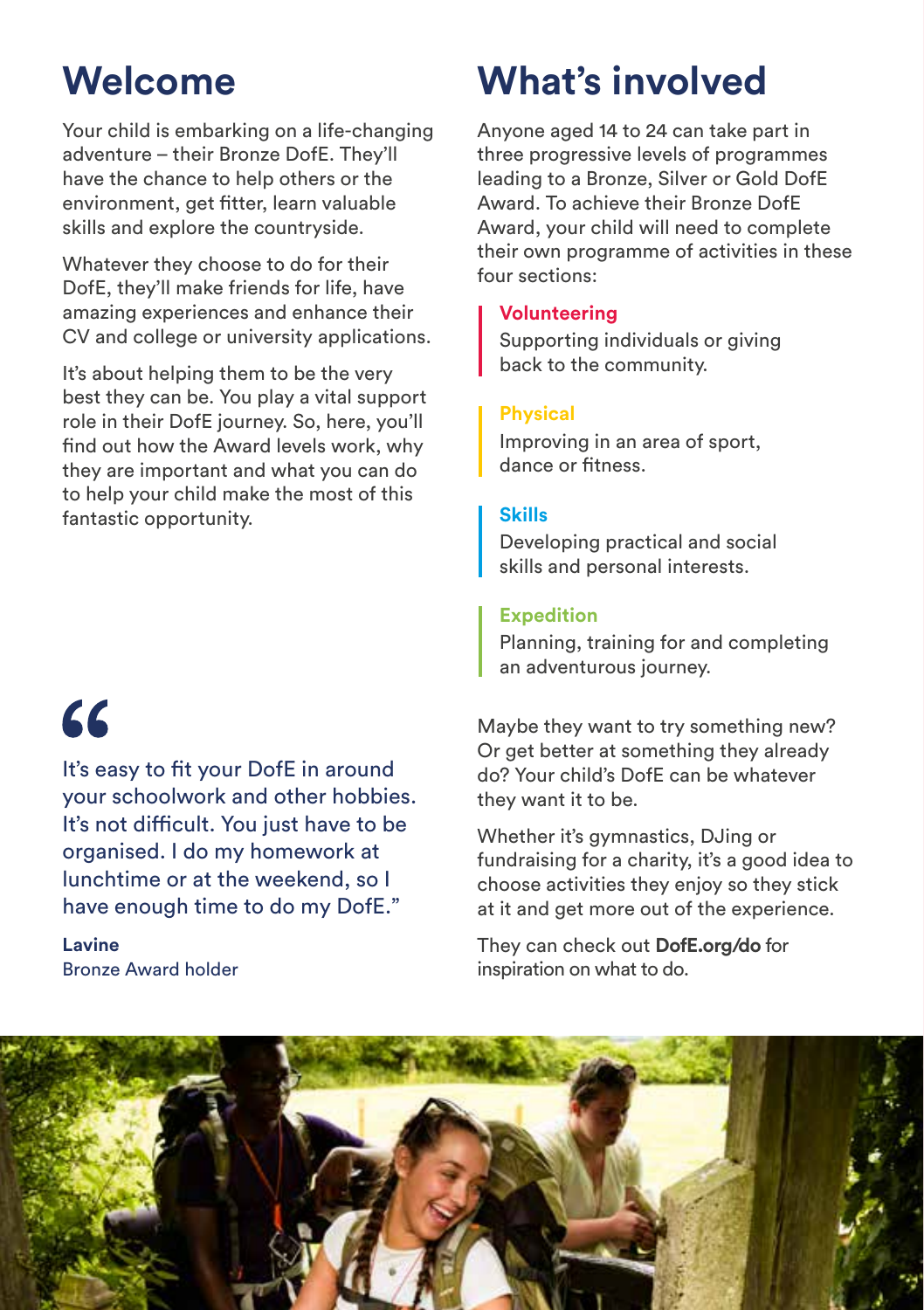## **How long does it take?**

You can expect each activity to take one hour a week over a set period of time. It's easy for your child to fit them in around their studies and social life. They'll need to participate regularly and be committed to their DofE during this time.

#### Find out more about timescales at **DofE.org/do/timescales**.

| <b>Volunteering</b> | 3<br>months       |
|---------------------|-------------------|
| <b>Physical</b>     | months            |
| <b>Skills</b>       | 3<br>months       |
| <b>Expedition</b>   | 2 days<br>1 night |

Plus a further **3 months** in the Volunteering, Physical or Skills section

## **What will my child gain?**

There's not enough space here to list all the benefits so here's a quick snapshot:

- Open doors to further education or employment.
- Help to make their community a better place to live.
- Get healthier and happier.
- Become more confident and motivated to succeed at school and beyond.
- Learn how to overcome challenges and be more self-sufficient and resilient.
- Develop positive relationships with teachers outside of the classroom.
- Improve their social skills and make new friends.

The DofE has already helped millions of young people to learn, grow and stand out from the crowd in college, university and job applications – now it's your child's turn.

See what top UK employers say about the DofE at **DofE.org/lifezone**.

Who better to tell you about the DofE than other parents and young people who are already involved? Watch Bronze Award holder Carys and her proud dad chat about her DofE journey at **DofE.org/Bronze-parent.**

# $AC$

Work-ready attributes are all about communication skills, the ability to work with other people, continuous learning, and giving something back into society."

**Paula Stannett** Chief People Officer, Heathrow Airport Ltd. and DofE supporter